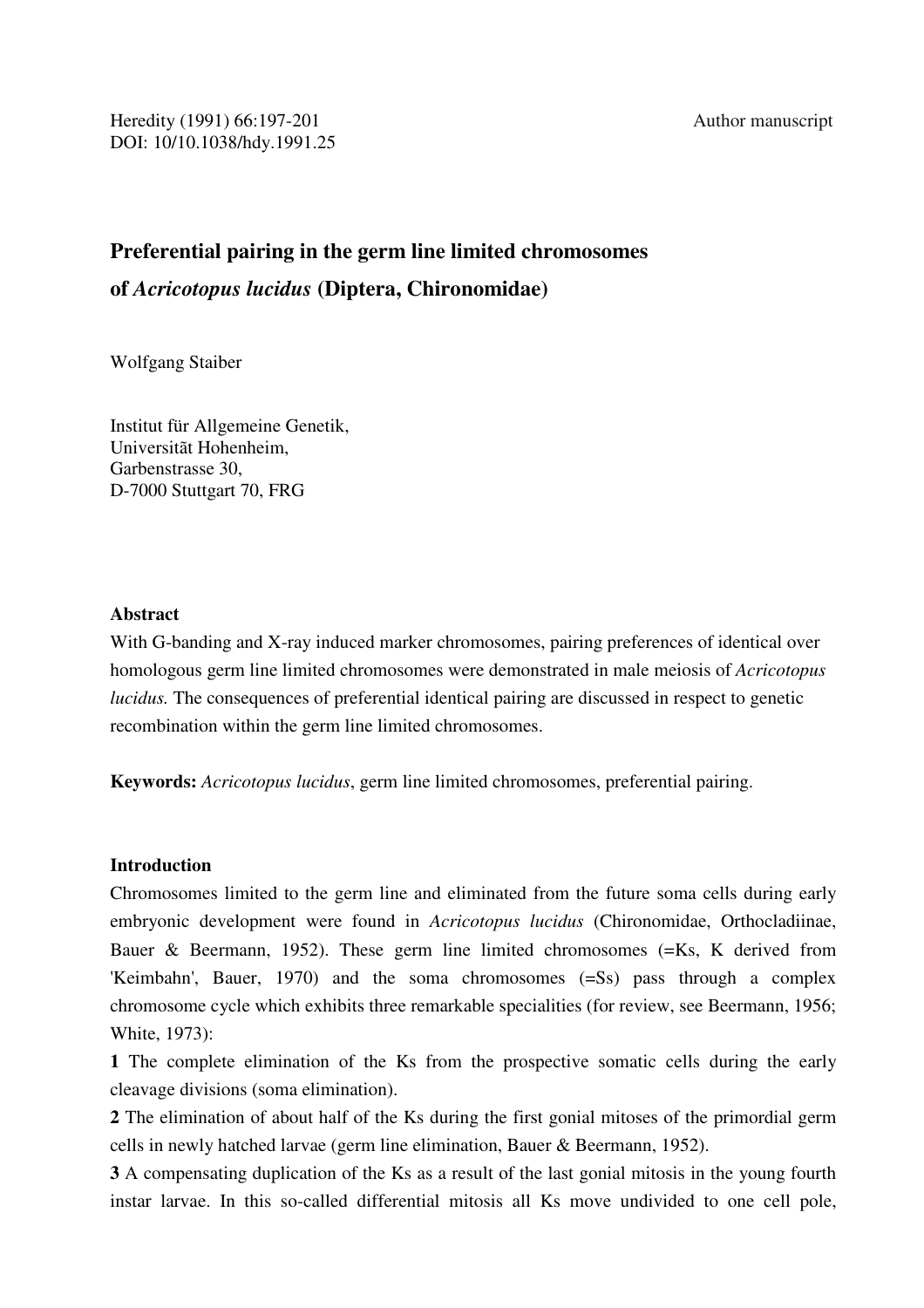whereas the Ss behave as in a normal mitosis. The cells with Ss and Ks develop into regular spermatocytes and oocytes, but the cells with the S set only differentiate into aberrant spermatocytes or into nurse cells.

 The knowledge of the function of the Ks is still very restricted (for a review, see Hennig, 1986; Tobler, 1986). In the Cecidomyiid *Wachtliella persicariae*, the Ks are indispensable for normal development of germ cells in both sexes (Geyer-Duszyńska, 1966).

 G-banding permits the differentiation of nine K types, K1-K9, in *A. lucidus*, which in various numbers and combinations form the gonial K complements (Staiber, 1988). In gomal metaphases each K type may be present once or twice, some Ks are also present on three occasions, and a special K type, K4, up to five times. A K chromosome present only once before duplication in differential mitosis (see point 3 above) forms a bivalent in meiosis with its identical copy, an autobivalent. If we assume free meiotic pairing, a chromosome of the K type, which is present two or more times in gonial cells, can form either an autobivalent, a bivalent with one of its homologues, or multivalents together with its identical copy and its homologues (Staiber, 1989).

 In addition to random chromosome pairing in bivalents, pairing preferences are also possible, i.e. identical over homologous chromosomes, as found in studies of meiosis of spontaneous tetraploid testes cells in the grasshopper *Euchorthippus pulvinatus* (Giraldez & Santos, 1981; Santos et al., 1983).

 In order to see whether there are also pairing preferences in the Ks of *A. lucidus*, an attempt was made to obtain marker Ks with cytologically visible chromosome mutations by X-raying male imagines. These could be used, together with G-banding, to distinguish identical and homologous chromosomes in meiosis of  $F_1$ -larvae.

#### **Materials and methods**

X-irradiation of male imagines of *Acricotopus lucidus* was carried out with a Philips X-ray machine 'Macrotank G 300' (200 kV, 5 mA, filtration 0.3 mm Cu and 3 mm Al, half-value layer 11 mm Al, focus distance 15 cm, equal to about 160 R min, exposure 17 min).The dose was not measured. Males were then placed together with non-irradiated females.

Testes with meiotic cells were obtained from  $F_1$ -larvae in transitional stages from the fourth larval instar to prepupa (Staiber & Behnke, 1985). Hypotonic treatment of gonads, slide preparation and G-banding followed the methods described in Staiber(1988).

#### **Results and discussion**

In this study, G-banded meiosis preparations of 310 male  $F_1$ -larvae were screened for X-ray induced cytological visible K chromosome mutations. Only metaphases I were examined. In *A. lucidus* the number of K bivalents ranged from 6 to 16 (Staiber, 1988). It is probable that only a proportion of all Ks with chromosome alterations was detected, because only mutated Ks with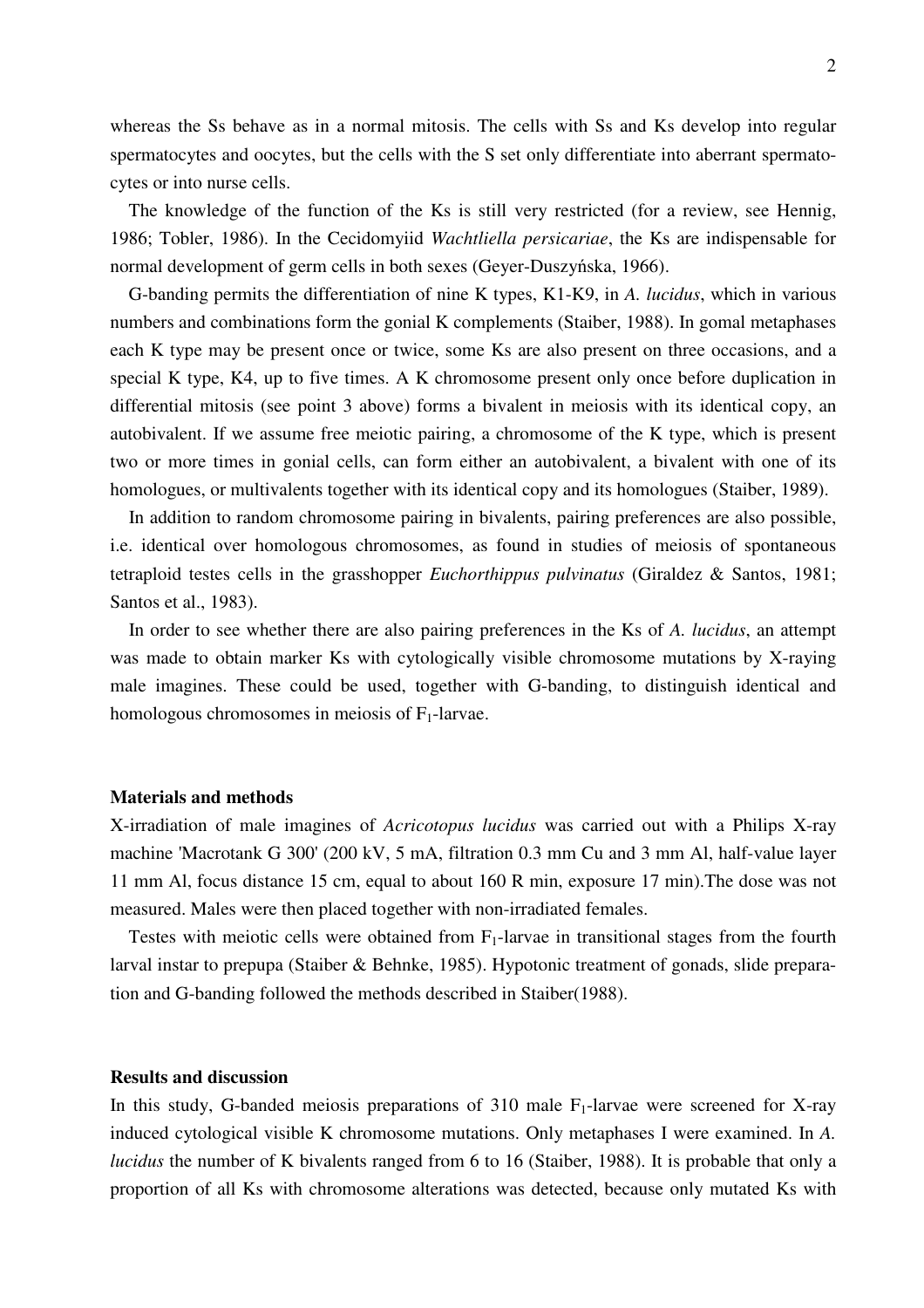conspicuous changes in the positions of centromeres, or of characteristic G-bands, or with alterations to the total length of chromosomes or chromosome arms, could be recognized as such. Furthermore, some preparations contained no metaphase I stages, while in others with metaphase I cells, the quality of G-banding which resulted was insufficient to allow chromosome analysis.

 Ks with cytologically visible chromosome mutations were found in 29 larvae. In addition, 58 of the 310 larvae exhibited chromosome mutations in the giant salivary gland chromosomes, representing the somatically paired and polytenized Ss (in *A. lucidus* n = 3). The following Ks were seen to be affected by deletions, inversions or translocations: K1, K2, K4, K6 and K8. Some are presented in Fig. la,b and Fig. 2a-d. Most of the mutations were found on the largest K, K1, characterized by a conspicuous pattern of thick dark bands that facilitate recognition of the alterations.

|                  |                           |                    | Only<br>bivalents |   |                                                                      |
|------------------|---------------------------|--------------------|-------------------|---|----------------------------------------------------------------------|
| Animal<br>number | K combination<br>analysed | Number of<br>cells | I                 | H | Other configurations                                                 |
|                  | Inv.K1, K1                | 115                | 114               | 1 |                                                                      |
| 2                | Transl.K1, K1, K1         | 24                 | 22                |   | $2$ (IVmK1/K1 + IIK1)                                                |
| 3                | Del.K1, K1                | 37                 | 36                | 1 |                                                                      |
| 4                | Transl.K1, K1             | 41                 | 41                |   |                                                                      |
| 5                | Inv.K1, K1                | 22                 | 22                |   |                                                                      |
| 6                | Inv.K1, K1                | 41                 | 40                |   | $1$ (IVmK $1/K1$ )                                                   |
|                  | Del.K4, K4, K4            | 43                 | 39                |   | $2$ (IVmK4/K4 + IIK4)                                                |
|                  |                           |                    |                   |   | $1$ (IIIK4 + IK4 + IImK4)<br>$1(2IIK4 + 2ImK4)$                      |
| 8                | Del.K6, K6                | 23                 | 20                |   | $1$ (IVmK6/K6)<br>$1$ (IVK2/K6* + IImK6)<br>$1 (VK2/mK6/K6* + ImK6)$ |
| 9                | Del.K8, K8                | 20                 | 18                | 1 | $1$ (IVmK8/K8)                                                       |

**Table 1** Frequencies of identical and homologous pairing of germ line limited chromosomes in male meiosis of *Acricotopus lucidus*

 $I =$  Cells with identical pairing.

 $H =$ Cells with homologous pairing.

Del.K, Inv.K, Transl.K: Marker K type with deletion, inversion or translocation.

 $mK = K$  type with chromosome mutation = marker K type.

I, II, III, IV, V: Uni-, bi-, tri-, quadri-, quinquivalent.

\*Multivalent composed of non-homologous Ks.

 Each testis of a newly hatched *A. lucidus* larva contains only one primary germ cell (Bauer & Beermann, 1952). During the first gonial mitoses of these cells about half of the Ks are eliminated by lagging. It is not known whether paternal or maternal Ks are eliminated equally or preferentially. The occurrence of X-ray induced marker Ks excludes the possibility that all paternal Ks will be eliminated in the first gonial mitoses in males.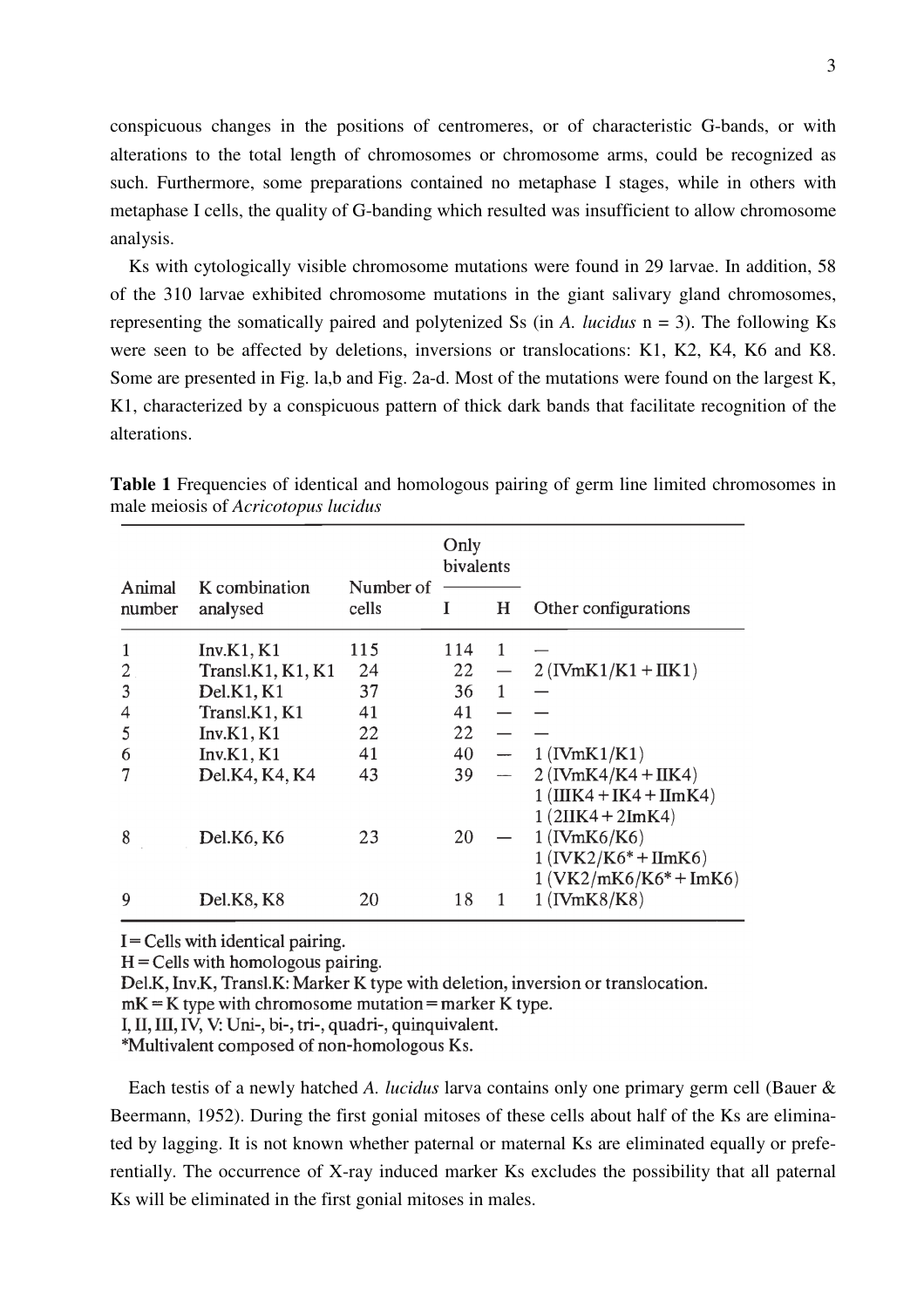4

In one of the  $F_1$  larvae, two different marker Ks were found in one testis, while in the other testis only one of the marker Ks was present. This corroborates earlier observations (Staiber, 1988) that, during germ line elimination in both testes of a young first instar larva, it is not always the same Ks that are eliminated.



Fig. 1 Sections of G-banded metaphases I of animal no. 3 showing normal K1s (= 1) and X-ray induced marker K1s (= 1') with a deletion of the terminal part of the long arm (arrowhead). Two thick dark Gbands are lost. Two bivalents formed by pairing of identical chromosomes (a) and two bivalents formed by pairing of homologous chromosomes (b). Bar represents 5 µm.

 In only nine of the 29 larvae marker Ks, together with two or four normal homologous Ks, were present. This allowed pairing analysis, the results of which are presented in Table 1. No random pairing between identical and homologous Ks was found. The results show a large excess of identical associations. Homologous pairing in bivalents seems to be rather an exception. Of all metaphase I cells containing marker Ks together with two or four homologous Ks, 352 showed identical chromosome pairing, and only three showed pairings of marker Ks and homologous Ks (see animals nos 1, 3, 9; Fig. 1b). Another seven metaphase I cells exhibited quadrivalents composed of marker Ks and homologous Ks, and four metaphase I cells showed still other configurations of marker Ks, homologous and non-homologous Ks.

 The preferential pairing of identical Ks might be explained by their closer proximity and therefore higher pairing affinity among identical chromosomes, as suggested by Benavente  $\&$ Orellana (1989). In *A. lucidus* the doubling of the Ks resulted from the last unequal gonial mitosis. Under the conditions used to rear *A. lucidus* larvae, the time between differential mitosis and the time meiotic cells reach metaphase I is about 150 h. In differential mitosis both sister chromatids of a K move undivided to one cell pole. It is not known whether later the identical Ks remain associated or spatially arranged until meiosis. If so, this might explain the excess of identical pairing detected. Santos et al. (1983), who found preferential identical over homologous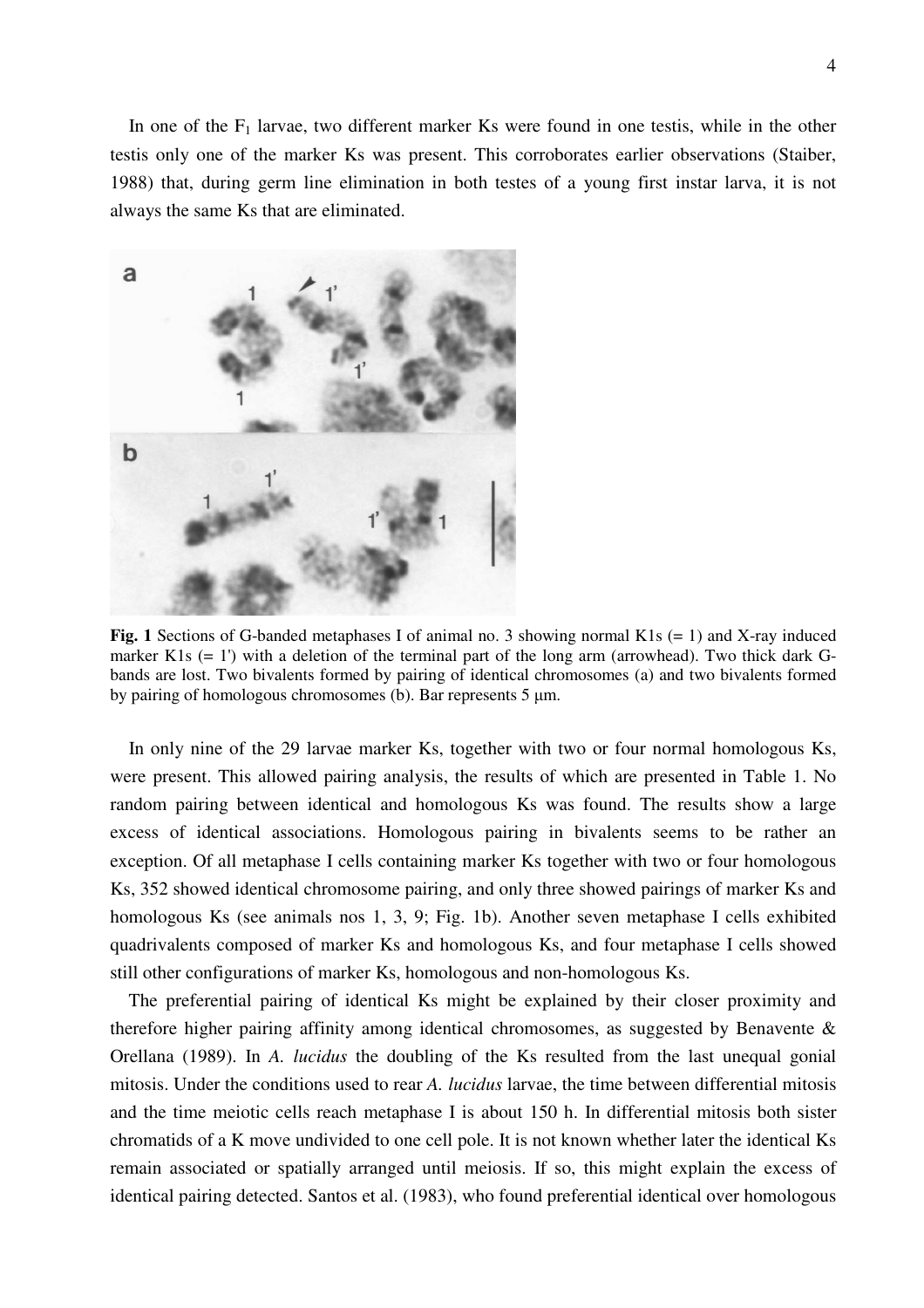pairing in spontaneous tetraploid grasshopper spermatocytes, also could not exclude the possibility of premeiotic chromosome associations. In one case the primary spontaneous polyploid cell underwent at least seven gonial mitoses prior to entry into meiosis.



**Fig. 2** Sections of G-banded metaphases I with marker Ks ('). (a) Animal no. 5.Two bivalents K1 formed by identical pairing. Arrowhead indicates a small inversion. (b) Animal no. 2. Quadrivalent composed of normal and marker Ks. Arrowhead indicates a translocated chromosome part. (c) Animal no.7. Three bivalents of K4s and marker K4s formed by identical pairing. Arrowhead indicates deletion. (d) Animal no. 7. Chain quadrivalent composed of normal and marker K4s. Bar represents 5 µm.

 In *A. lucidus* there is a clear tendency towards the spatial association of homologous Ks in gonial mitoses (Fig. 2a-c, in Staiber, 1988) and of homologous K bivalents in meiosis (Fig. 1 in Staiber, 1989). The latter was confirmed again in the present study. For animal no. 3 in Table 1, for example, in about three-quarters of all metaphases I examined marker K1 bivalents and K1 bivalents lie next to each other (see Fig. la).

 It cannot be excluded that the chromosome mutations, which indicate the marker Ks, have an influence on pairing behaviour, e.g. a terminal deletion, as in Fig. la, may lead to a loss of zygomeres (proposed functional units of chromosome pairing; Sybenga, 1966), which would then change the pairing activity of the marker chromosome. But also on marker Ks without deleted parts [e.g. with a small inversion (animal no. 5, Fig. 2a) or an additional small translocated chromosome part (animal no. 2, Fig. 2b)] preferential identical pairing was found to the same extent. In the present study the effects of the chromosome mutations on pairing cannot be independently assessed or separated from other factors which might operate to bring about preferential pairing. However, there are two aspects of the pairing data presented which can be interpreted to indicate a strong tendency towards preferential identical pairing, which is independent of the effects of chromosome structural mutation. (a) There is a very high overall proportion of identical pairing. This suggests that factors other than structural chromosome differentiation operate as structural effects alone might not be expected to lead to almost exclusively identical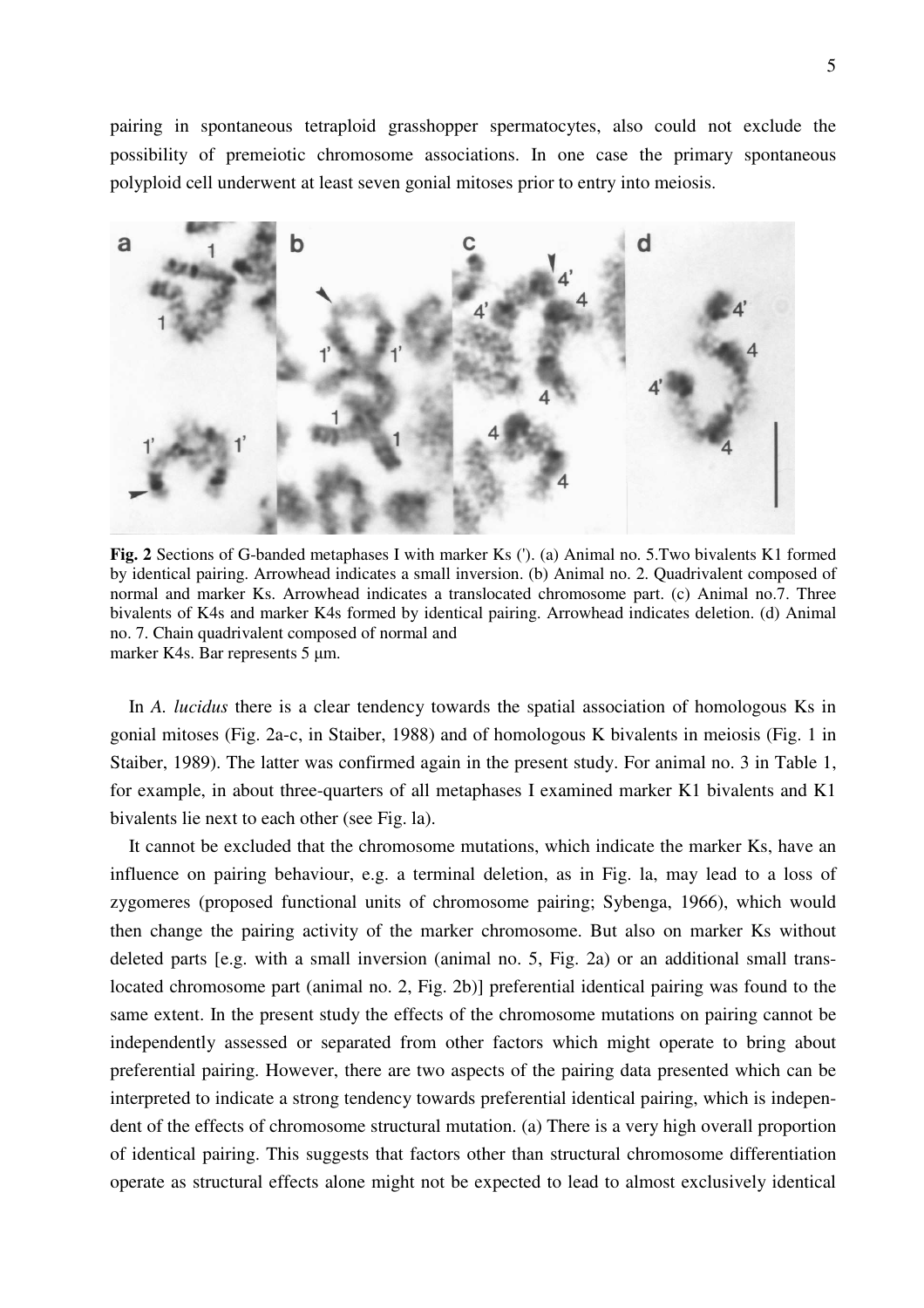pairing. (b) There is very little variation in the degree of preferential identical pairing between males carrying different structural chromosome mutations, such as might be expected if chromosome mutations were the principal factor causing preferential pairing.

 Most of the K bivalents show one or two chiasmata. In a few bivalents the Ks are paired but not associated by chiasmata. From equal crossing over between identicals in autobivalents, no genetic recombination within a K type is to be expected. As seen in Table 1 in this study and in table 1 in Staiber (1989), exchanges between homologous Ks by multivalent formation (Fig. 2b and d, eight cases in Table 1) seem to play a more important role for genetic recombination within the K types in *A. lucidus* than do exchanges in the rare bivalents composed of homologous Ks. In one animal (no. 8 in Table 1) two multivalents, a quadrivalent and a quinquivalent, composed of non-homologous Ks participating with marker Ks or their homologues were found. In a recent report (Staiber, 1989), multivalent formation and crossing over between nonhomologous Ks were discussed in connection with the evolution of the K type diversity in *A. lucidus*.

 Complete autobivalent formation in oocytes and some of the spermatocytes was reported for the stick insect *Carausius morosus* (Koch et al., 1972; Pijnacker & Koch, 1975). The autobivalent formations present, however, resulted from an extra chromosome duplication step in early meiotic prophase leading to a 'tetrapachytene' stage with a doubled amount of DNA. In the grasshopper, *Caledia captiva*, where tetraploidy probably occurred spontaneously in the last premeiotic mitosis (so nearly comparable with the situation after differential mitosis in *A. lucidus*), Shaw & Wilkinson (1978) strongly suggest that, based on the 'absolute regular bivalent formation and segregation', the bivalent pairing is restricted to molecularly identical chromosomes. But they could not support this with certainty.

 The present study indicates that after duplication of the Ks in the last premeiotic mitosis, no complete K autobivalent formation occurs in male meiosis of *A. lucidus*. However, the proportion of homologous K bivalents and other configurations involving homologous pairing is very small and seems to have little importance for the genetic recombination of the Ks.

#### **Acknowledgements**

The author wishes to thank Professor F. Mechelke, Brigitta Aich and Irmgard Wech for their support and help.

### **References**

- BAUER, H. 1970. Rearrangements between germ-line limited and somatic chromosomes in *Smittia parthenogenetica* (Chironomidae, Diptera). Chromosoma, **32**, 1-10.
- BAUER, H. AND BEERMANN, W. 1952. Der Chromosomencyclus der Orthocladiinen (Nematocera, Diptera). Z. Naturforsch., **7b**, 557-563.